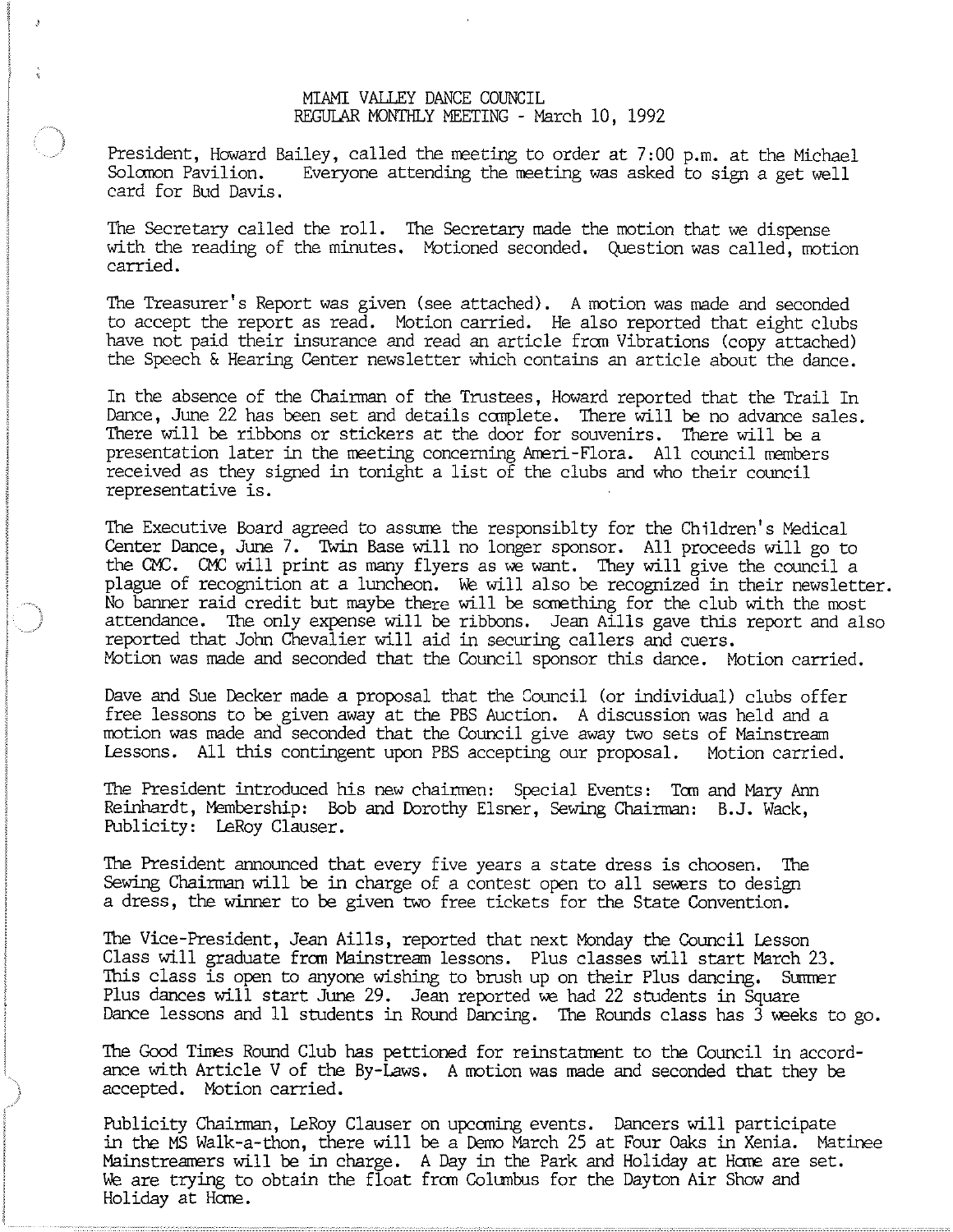Betty French, MCNews Editor, asked all members to please pick up their pile of flyers and newsletters before they go home. Even if picked up earlier, late arrivals may have put something additional on the table. PLEASE put your flyers UNDER the Council newsletter. This newsletter is aimed at the new dancer (couples and singles), the next issue will contain more. Schedules are due for the last half of the year. When forms are submitted for any awards etc. PLEASE fill out the ENTIRE form, every line, zip codes and all.

John Chevalier, Caller's Assoc. representative stated that everyone attending the Gloria Roth Seminar seemed to enjoy both it and the dancing. He further stated that proceeds from the Burkhardt dances pay for these seminars. John also reported that Jim Shaffer has retired from square dance calling. He also asked that any complaints be directed to him.

NS Support Carrnittee Chairman, D' Aloiso reported that she had to talked to Jerry Helt and hoped that this would clear up the small cards being inserted on the flyer board. George D'Aloiso that he would come up with a set of rules for use of the flyer board and post them there. Further he felt that there are things there that perhaps do not belong there and that the table holding flyers should perhaps be removed. Rules will be posted.

Tom Abeln, Club Operations Chairman distributed Friendship Badges to club reps to be distributed to the winners in their clubs.

Community Relations Chairman, Mona Cannell, reported that the Council has donated 190 lbs of food to the Resource Food Bank 100 lbs of that baby food. She proposed that each club hold one dance a year in order to double the amount of infant formula the Food Bank needs so badly. She is also looking for any tapes of various activities any club has. For example: the OutHouse Race, Theme Dances, Graduation dances, and special costume dances etc. All these to be used in a montage for the council. The Curli-Q's will hold a Boby Food Dance, Nay 16 from 8:00 -10:30. S'Allemande Club donated a case of baby food to Nona.

Nini -Legacy Chairman, Len Cannell, announced coming events. Narch 22, Leadership Conference, May 2, Mini-Legacy at Troy and October 3 and 4, Ohio Mini-Legacy in Columbus.

Paul Bonnell reported for the Ohio Corp. The National Convention has 11,650 advance registrations. 1here will be no visitors during the dancing. They are raffling off a king size quilt (\$1.00 per ticket). For the Singfest on Wednesday evening ribbons are needed.

The President reported that Chillicothe is no longer viable for the State Friendship Badge. The National Convention cannot count on a state friendship badge. The Lima Honor Couple Dance is OK.

The President introduced this year's Honor Couple and read some of their accomplishments. The couple is Sam and Ann Ballinger. Folk Dancers.

The Council has decided to have refreshments once again from 6:30-7:00 p.m. prior to the meeting. Club names were drawn as follows: Nay meeting: Lake Choctaw Twilers, Xenia Hospitality Squares and Buckeye Squares. July meeting: Dayton 8' s, Dayton Contra and Cardinal Squares and the September meeting: Swings and Things, Wright Patters and Twin Base. And finally November meeting: National Carousel #114 KittyHawk Squares and Nust-a-Neres. After the meeting the Xenia club informed us that they had recently provided refreshments. Another drawing was held and Wash- ington Squares will replace them.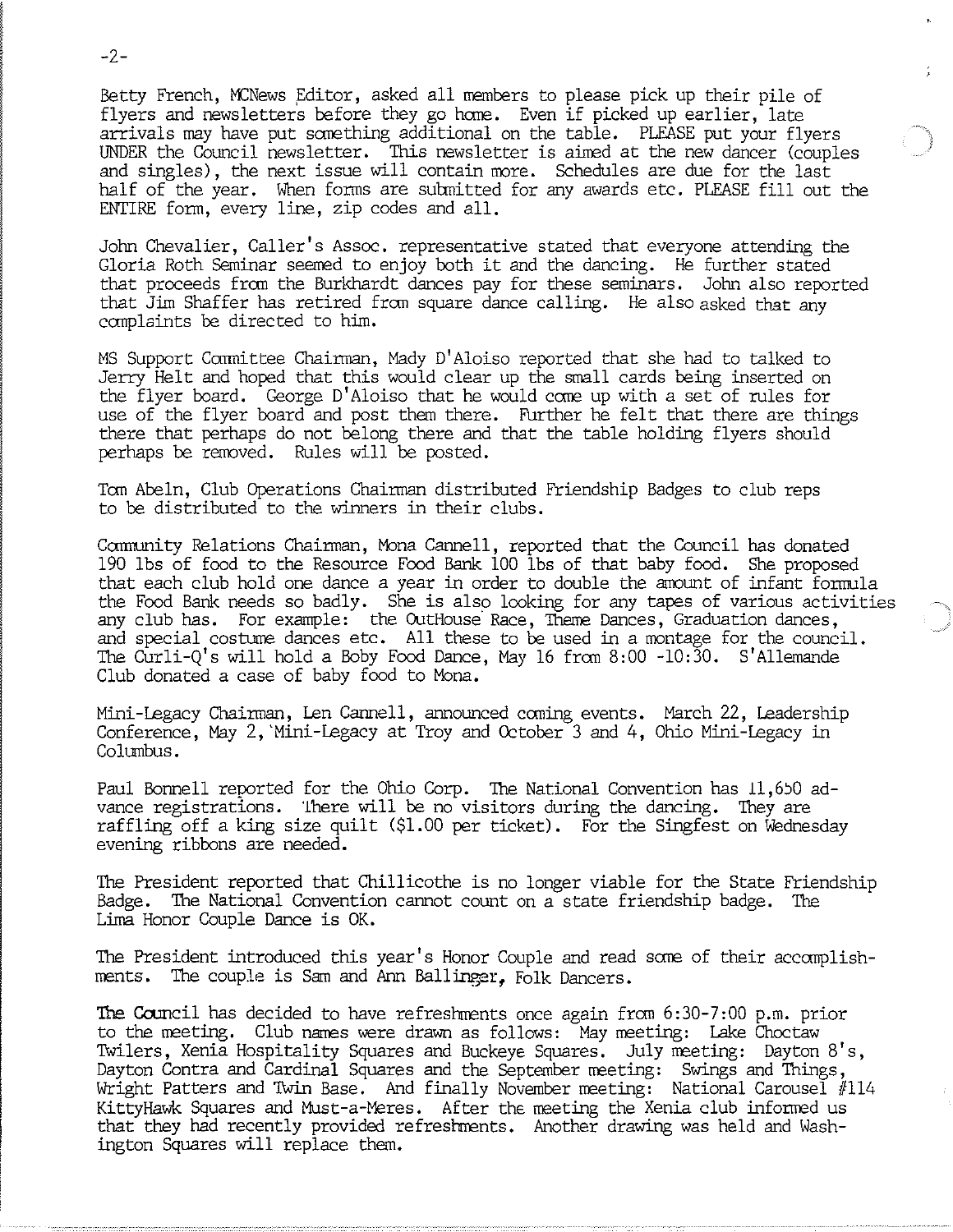A representative from Ameri-Flora in Columbus made a short presentation concerning square dancing at that affair. It will be held from April 20 to October 10. During that time there will be Demo dancing each day. Square Dance Day will be September 5. Ameri-Flori will be open each day from 10:00 a.m. to 9:00 p.m. in the Spring and until  $10:00$  p.m. in the summer. The Demo dancing will be at . 12:00 p.m. and 3:00 p.m. for 40 minutes continuously. Dave and Susan Decker have already done some work for the Council to get MVDC dancers involved. For the month of July they have secured the following dates and callers.

|  | July 3 Friday Stuart Lewis (Rounds)   | July 22 Wednesday | Jeff Barth (Squares) |
|--|---------------------------------------|-------------------|----------------------|
|  | July 8 Wednesday Jaye Fitch (Squares) | July 31 Friday    | Folk Dancing         |
|  | July 13 Monday Jeff Barth (Squares)   | June 15 Monday    | D'Aloiso's           |
|  | July 15 Wednesday Jay Fitch (Squares) |                   |                      |

There was a discussion concerning chartering a bus (or buses) from Dayton to go to Ameri-Flora from Dayton. Dancers would be admitted free to Ameri-Flora and the only cost would be approximately \$12.00 for the bus. The Council would pick up one-half of that cost. Lunch would be on your own and dancers would be free to roam Arneri-Flora. It was proposed that a bus leave at 8:30 a.m. (pick up dancers in Springfield) and return approximately 8:00 p.m. They would like to have a bus for each day. Plans are still not finalized. A motion was made and seconded that the Council contribute one-half the cost for the bus (per dancer). The motion was carried.

There being no further business the President ajoumed the meeting at 8:31 p.m.

Respectfully submitted,

Iris Maloney, Secretary

copies attached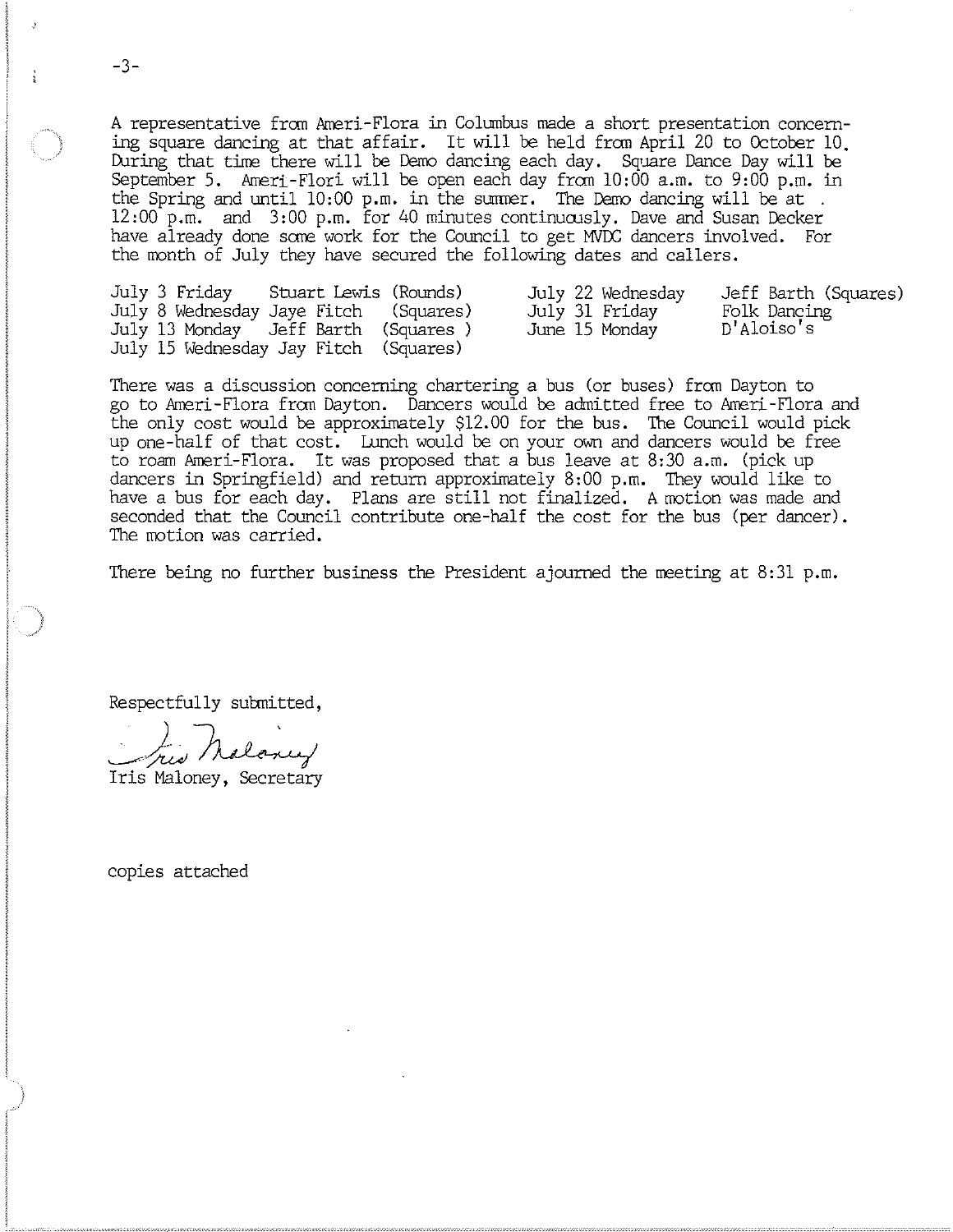## COUNCIL ATTENDANCE - March 10, 1992

| <b>Adventure Squares</b>          | Joe & Nancy Abell             | 859-3384    | <b>JHA</b>      |
|-----------------------------------|-------------------------------|-------------|-----------------|
| <b>Buckeye Squares</b>            | <b>Betty Helwig</b>           | 278-8553    | BH              |
| Cardinal Squares                  | Nadine Zerkle                 | 964-8730    | Z               |
| Center Rounds                     | Kenn & Mary Carol Meyer       | 433-8628    | <b>KRM</b>      |
| Circle Eight Square Dance Club    | Jean Bruce                    | 898-3581    | $_{\rm IB}$     |
| Clinton County Country Squares    | Chad & Wilma Hollon           | 783-2183    | <b>C&amp;WH</b> |
| Country Cousins                   | Bob & Ruth Rouster            | 422-1506    | <b>BR</b>       |
| Curli-Q Dance Club                | Susan Decker                  | 890-0611    | <b>SKD</b>      |
| Date'N 8's                        | Glenn Wick                    | 299-5029    | GW              |
| Dayton Clog Dance                 | Linda K. Smith                | 376-2480    | GC              |
| Dayton Contra Dance Club          | Len Cannell                   | 294-1647    | C               |
| Dayton Square Dance Club          | Gene & Carol Willis           | 426-4947    | GW.             |
| Dayton Whirlaways                 | Connie & Ed Hunter            | 253-4539    | CMH             |
| Double H Squares                  | Opal Wooddell                 | 233-8147    | <b>OAW</b>      |
| E-Z Rounds                        | John Roasa                    | 885-4428    | JR.             |
| Gem City Squares                  | Deborah Derksen               | 435-7430    | DAD             |
| Golden Squares                    | Marge Floyd                   | 252-3050    |                 |
| <b>Grand Squares</b>              | Dick Brechak                  | 836-5125    | RCB             |
| Honey Bee Squares                 | Robert & Adelheid Price       | 874-3782    | <b>RDP</b>      |
| Just-A-Mere Squares               | Gordon & Phyllis Stephens     | 836-2251    | GWS             |
| Kittyhawk Squares                 | Hank & Liz Gladney            | 429-0325    | <b>JM</b>       |
| Lake Choctaw Twirlers             | John & Virginia Sesslar       | 462-8803    | <b>VHS</b>      |
| Lewisburg Promenaders             | John & Shirley Hickle         | 962-4164    | J&SH            |
| Matinee Mainstreamers             | Marguerite Frederick          | 299-8025    | MF              |
| Merry Mixers                      | Grady McManus                 | 294-4075    | АB              |
| Miami Valley Callers' Association | John & Gay Chevalier          | 275-7694    | <b>JRC</b>      |
| Miami Valley Folk Dancers         | Pat Gehring                   | 836-8515    | PG              |
| Miami Valley Round Dance Club     | Merle & Evelyn Steiner        | 275-1727    | MAS             |
| Miami Valley Singles              | LeRoy Clouser                 | 323-8444    | <b>LEC</b>      |
| National Carousel #114            | Mady & George D'Aloiso        | 848-4820    | GD              |
| Ohio Valley Clogging Club         | Bobbie & Dewey Paul           | 298-3504    | <b>AES</b>      |
| Open Squares                      | <b>Bob Frederick</b>          | 299-8025    | ΒF              |
| Piqua Square Dance Club           | Robert & Joy Scheer           | 773-7872    |                 |
| Rounds by Jobe                    | Chuck Jobe                    | 399-2379    |                 |
| S'Allemande Square Dance Club     | Ray & Pat Jacobsen            | 964-0209    | RJ.             |
| <b>Shooting Stars</b>             | Jim & Ann Davis               | 879-0227    | JD              |
| <b>Silver Squares</b>             | Eileen Robinson               | 279-0945    |                 |
| Springfield Road Runners          | Barbe & John Cook             | 435-9708    | BC              |
| Squares A Go-Go                   | Clarita Maples                | 277-7477    | CM              |
| St. Clair Squares                 | Stefanie Price                | 456-1334    |                 |
| Super B Squares                   | Elmer & Mary Ann Lonsert      | 253-1269    | EL.             |
| Swinging 8's                      | Larry & Shirley Studebaker    | 836-6448    | SS              |
| <b>Swings 'N Things</b>           | Mona Cannell                  | 294-1647    | MAC             |
| Twin Base Squares                 | Gene Rahrig or Betty Betscher | 864-7411(G) | BB & GR         |
| Two By Four Square Dance Club     | Libby & Al Jones              | 293-6878    | EJ              |
| Vandalia Round Dance Club         | Hersh & Millie Bourne         | 898-5006    | $H\!B$          |
| <b>Washington Squares</b>         | Betty & Jack Baker            | 434-9501    | JB&BB           |
| <b>Wheeler Dealers</b>            | Imogene Fletcher              | 433-1541    | IF              |
| Wright Patters                    | Bob & Theresa Curtner         | 429-4165    |                 |
| Xenia Hospitality Squares         | Jack & Mildred Huffman        | 372-2773    | <b>JLH</b>      |
| Yellow Springs Yellow Rockers     | Ted & Becky Campbell          | 767-1213    | <b>HTC</b>      |
|                                   |                               |             |                 |

 $\bar{\zeta}$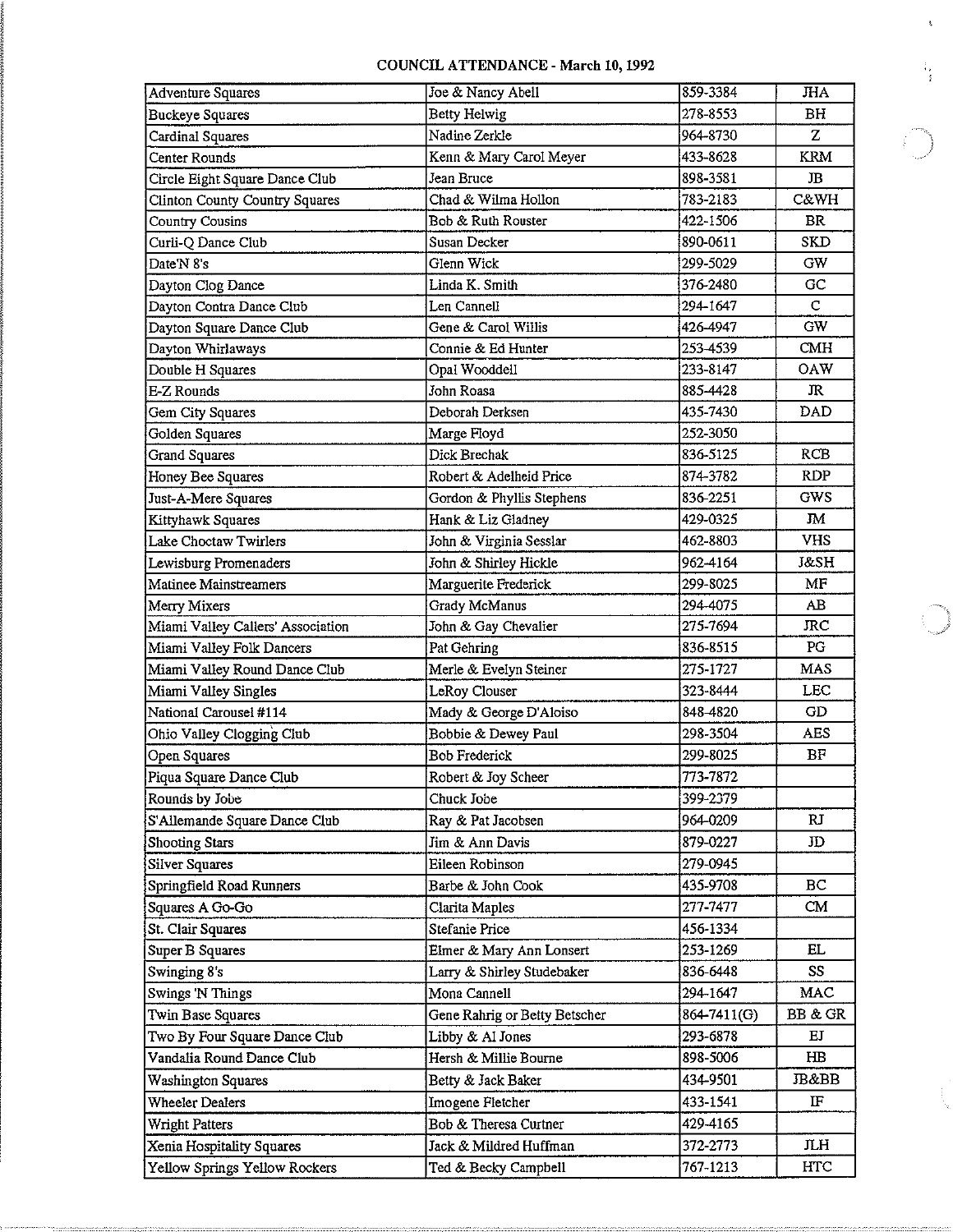Betts Melhusik

|                                                       | 1991             |               | 1992             |                |                     |
|-------------------------------------------------------|------------------|---------------|------------------|----------------|---------------------|
|                                                       | <b>FULL YEAR</b> |               | <b>FULL YEAR</b> | <b>ACTUAL</b>  |                     |
|                                                       | <b>BUDGET</b>    | <b>ACTUAL</b> | <b>BUDGET</b>    | <b>PERIOD</b>  | <b>YEAR-TO-DATE</b> |
| <b>BALANCE AS OF:</b>                                 | Jan 1, 1992      |               |                  | <b>S847.95</b> |                     |
| <b>RECEIPTS:</b>                                      | \$14,250.00      | \$14,266.79   | \$14,250.00      | \$4,588.67     | \$4,588.67          |
| GEMoney transfer of principal                         |                  |               |                  | \$0.00         | \$328.92            |
| Reduce for tfr. counted as income                     |                  |               |                  | \$0.00         | \$0.00              |
| DISBURSEMENTS:                                        |                  |               |                  |                |                     |
| <b>EDUCATION</b>                                      | \$5,090.00       | \$5,526.08    | \$5,090,00       | \$1,603.83     | \$1,603.83          |
| <b>PUBLICITY</b>                                      | \$3,100,00       | \$3,438,97    | \$3,100.00       | \$404.03       | \$404.03            |
| <b>HONORS &amp; BADGES</b>                            | \$2,325.00       | \$2,017.20    | \$2,325.00       | \$176.50       | \$176.50            |
| <b>COMMUNICATIONS</b>                                 | \$1,775,00       | \$1,347.02    | \$1,775.00       | \$238.35       | \$238.35            |
| <b>MISCELLANEOUS</b>                                  | \$4,560.00       | \$5,499.10    | \$4,560.00       | \$1,322,02     | \$1,322.02          |
| \$16,850,00<br>\$17,828,37<br><b>TOTAL DISBURSE.:</b> |                  |               | \$16,850.00      | \$3.744.73     | \$3,744.73          |
|                                                       |                  |               |                  |                |                     |

BALANCE FORWARD:

 $\mathcal{L}_{\mathcal{L}}$ 

 $\bar{\gamma}$ 

 $\frac{1}{2}$  ,  $\frac{1}{2}$  ,  $\frac{1}{2}$  ,  $\frac{1}{2}$ 

 $\sim$ 

 $\ddot{\phantom{0}}$ 

 $\overline{$1,691.89}$ 

| TOTAL FUNDS AVAILABLE:                 |                                                              |             |
|----------------------------------------|--------------------------------------------------------------|-------------|
| Checking account                       |                                                              | \$1,691.89  |
| Certificate of deposit (Central Trust) |                                                              | \$10,000.00 |
| Certificate of deposit (Gem Savings)   | \$52,594.74                                                  |             |
| GEMoney Market Plus (Gem Savings)      |                                                              | \$7,850.36  |
|                                        | Certificate of deposit/1995 State Convention (Central Trust) | \$10,000.00 |
| <b>TOTAL ALL FUNDS</b>                 | Mar 10, 1992                                                 | \$82,136.99 |

 $\ddot{\bullet}$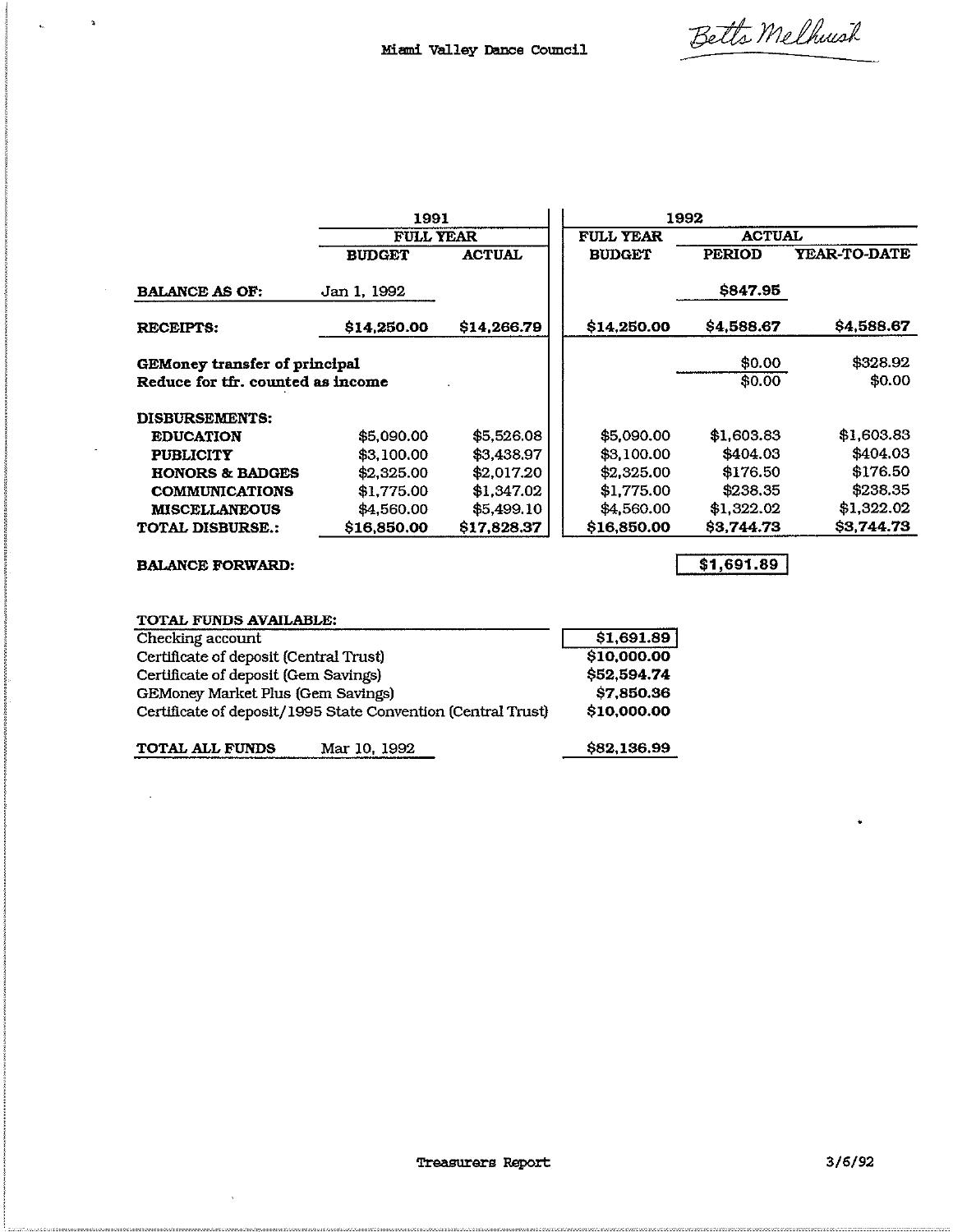## Miami Valley Dance Council

 $\label{eq:3.1} \begin{array}{cccccc} \ddots & & & & & \alpha \end{array}$ 

 $\ddot{\phantom{1}}$ 

|                                                                    | 1991                   |                       | 1992                              |                    |                     |
|--------------------------------------------------------------------|------------------------|-----------------------|-----------------------------------|--------------------|---------------------|
|                                                                    | <b>FULL YEAR</b>       |                       | <b>FULL YEAR</b><br><b>ACTUAL</b> |                    |                     |
|                                                                    | <b>BUDGET</b>          | <b>ACTUAL</b>         | <b>BUDGET</b>                     | <b>PERIOD</b>      | <b>YEAR-TO-DATE</b> |
| <b>BALANCE AS OF:</b>                                              | Jan 1, 1992            |                       |                                   | \$847.95           |                     |
| <b>RECEIPTS:</b>                                                   |                        |                       |                                   |                    |                     |
| <b>Lesson Classes</b>                                              | \$1,800.00             | \$1,670.00            | \$1,800.00                        | \$712.30           | \$712.30            |
| <b>Plus Dances</b>                                                 | \$2,200.00             | \$1,652.00            | \$2,200.00                        | \$0.00             | \$0.00              |
| Interest                                                           | \$5,000.00             | \$5,185.84            | \$5,000.00                        | \$951.37           | \$951.37            |
| Convention                                                         | \$3,000.00             | \$3,000.00            | \$3,000.00                        | \$2,600.00         | \$2,600.00          |
| Hearing & Speech                                                   | \$1,300.00             | \$1,665.95            | \$1,300.00                        | \$0.00             | \$0.00              |
| Club Insurance                                                     | \$450.00               | \$450.00              | \$450.00                          | \$120.00           | \$120.00            |
| Other                                                              | \$500.00               | \$643.00              | \$500.00                          | \$205.00           | \$205.00            |
| <b>TOTAL RECEIPTS:</b>                                             | \$14,250.00            | \$14,266.79           | \$14,250.00                       | \$4,588.67         | \$4,588.67          |
| GEMoney transfer of principal<br>Reduce for tfr. counted as income |                        |                       |                                   |                    | \$0.00<br>\$0.00    |
|                                                                    |                        |                       |                                   |                    |                     |
| <b>DISBURSEMENTS:</b>                                              |                        |                       |                                   |                    |                     |
| <b>EDUCATION:</b>                                                  |                        |                       |                                   |                    |                     |
| <b>Lesson Classes</b>                                              | \$2,400.00             | \$3,551.52            | \$2,400.00                        | \$1,490.33         | \$1,490.33          |
| Plus Dances                                                        | \$1,960.00             | \$1,404.30            | \$1,960.00                        | \$0.00             | \$0.00              |
| Travel - Delegates                                                 | \$200.00               | \$203.25              | \$200.00                          | \$93.50            | \$93.50             |
| Leadership                                                         | \$500.00               | \$347.01              | \$500.00                          | \$0.00             | \$0.00              |
| Other                                                              | \$30.00                | \$20.00               | \$30.00                           | \$20.00            | \$20.00             |
| <b>TOTAL</b>                                                       | \$5,090.00             | \$5,526.08            | \$5,090.00                        | \$1,603.83         | \$1,603.83          |
| PUBLICITY:                                                         |                        |                       |                                   | \$0.00             | \$0.00              |
| Printing                                                           | \$1,500.00             | \$1,402.52            | \$1,500.00                        | \$0.00             | \$0.00              |
| Conventions                                                        | \$0.00                 | \$436.00              | \$0.00                            |                    | \$199.03            |
| Demos                                                              | \$650.00               | \$805.56              | \$650.00                          | \$199.03<br>\$0.00 | \$0.00              |
| <b>Community Relations</b>                                         | \$150.00               | \$26.20               | \$150.00<br>\$800.00              | \$205.00           | \$205.00            |
| Other                                                              | \$800.00               | \$768.69              | \$3,100.00                        | \$404.03           | \$404.03            |
| <b>TOTAL</b>                                                       | \$3,100.00             | \$3,438.97            |                                   |                    |                     |
| <b>HONORS &amp; BADGES:</b>                                        |                        |                       | \$400.00                          | \$70.50            | \$70.50             |
| Honors                                                             | \$400.00               | \$252.50<br>\$370.00  | \$400.00                          | \$48.00            | \$48.00             |
| Friendship                                                         | \$400.00               |                       | \$75.00                           | \$15.00            | \$15.00             |
| Other                                                              | \$75.00                | \$36.00<br>\$1,327.20 | \$1,350.00                        | \$10.00            | \$10.00             |
| Honor Cples/Dinner                                                 | \$1,350.00<br>\$100.00 | \$31.50               | \$100.00                          | \$33.00            | \$33.00             |
| Other<br>TOTAL                                                     | \$2,325.00             | \$2,017.20            | \$2,325.00                        | \$176.50           | \$176.50            |
| <b>COMMUNICATIONS:</b>                                             |                        |                       |                                   |                    |                     |
| Pres./Council Mtgs.                                                | \$175.00               | \$66.48               | \$175.00                          | \$25.06            | \$25.06             |
| Vice President                                                     | \$100.00               | \$0.00                | \$100.00                          | \$0.00             | \$0.00              |
| Treasurer                                                          | \$100.00               | \$116.25              | \$100.00                          | \$59.94            | \$59.94             |
|                                                                    | \$150.00               | \$103.19              | \$150.00                          | \$18.64            | \$18.64             |
| Secretary<br>Editor                                                | \$450.00               | \$336.30              | \$450.00                          | \$49.29            | \$49.29             |
| Telephone/Equipment                                                | \$600.00               | \$686.60              | \$600.00                          | \$75.42            | \$75.42             |
| Other                                                              | \$200.00               | \$38.20               | \$200.00                          | \$10.00            | \$10.00             |
| <b>TOTAL</b>                                                       | \$1,775.00             | \$1,347.02            | \$1,775.00                        | \$238.35           | \$238.35            |

 $\sim$ 

 $\ddot{\phantom{1}}$ 

 $\hat{\mathcal{L}}$